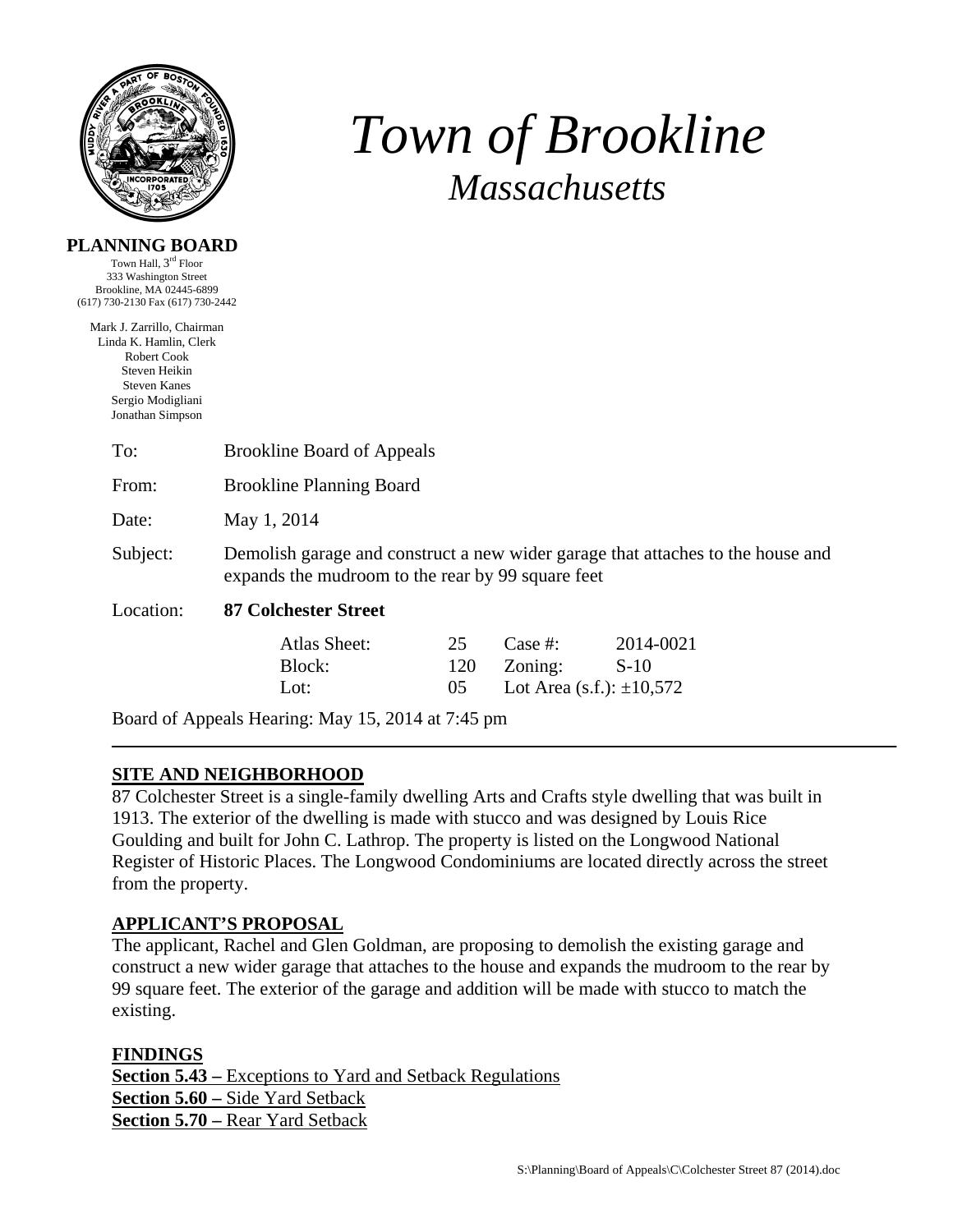| <b>Dimensional Requirements</b>                          | <b>Required</b> | <b>Existing</b> | <b>Proposed</b>   | <b>Relief</b>   |
|----------------------------------------------------------|-----------------|-----------------|-------------------|-----------------|
| <b>Side Yard Setback (House</b><br>with attached Garage) | 10'             | 12'             | $0.6^{\prime}$    | Special Permit* |
| <b>Rear Yard Setback (House</b><br>with Attached Garage) | 30'             | 9.6             | $\overline{1.6'}$ | Special Permit* |

\* Under *Section 5.43*, the Board of Appeals may waive yard and setback requirements if a counterbalancing amenity is provided. The Planning Board suggests that the applicant install additional landscaping as a counterbalancing amenity.

### **Section 8.02.2 –** Alteration or Extension

A special permit is required to alter a pre-existing non-conforming structure or use.

### **PLANNING BOARD COMMENTS**

The Planning Board is supportive of the proposal to demolish the existing garage. The proposed garage is more in keeping with the style of the dwelling and is attractively designed. The addition will allow the applicants to access the garage internally and will create an attached garage where there is currently a detached garage. The applicant has applied for a demolition permit to tear down the garage. The Preservation Commission will make a determination whether or not the garage is significant and whether a one year stay will be imposed on the demolition.

#### **Therefore, the Planning Board recommends approval of the plans by Dilullo Associates, Inc., dated 3/17/14, and the site plan by New England Land Survey, dated 1/28/14, subject to the following conditions:**

- 1. Prior to the issuance of a building permit, final plans and elevations, indicating all proposed setback dimensions, submitted subject to the review and approval of the Assistant Director of Regulatory Planning.
- 2. Prior to issuance of a building permit, the applicant shall submit a final landscaping plan indicating all counterbalancing amenities subject to the review and approval of the Assistant Director of Regulatory Planning.
- 3. Prior to the issuance of a building permit, the applicant shall submit to the Building Commissioner for review and approval for conformance to the Board of Appeals decision: 1) a final site plan stamped and signed by a registered engineer or land surveyor; 2) final floor plans and building elevations stamped and signed by a registered architect; and 3) evidence that the Board of Appeals decision has been recorded at the Registry of Deeds.

*tcr*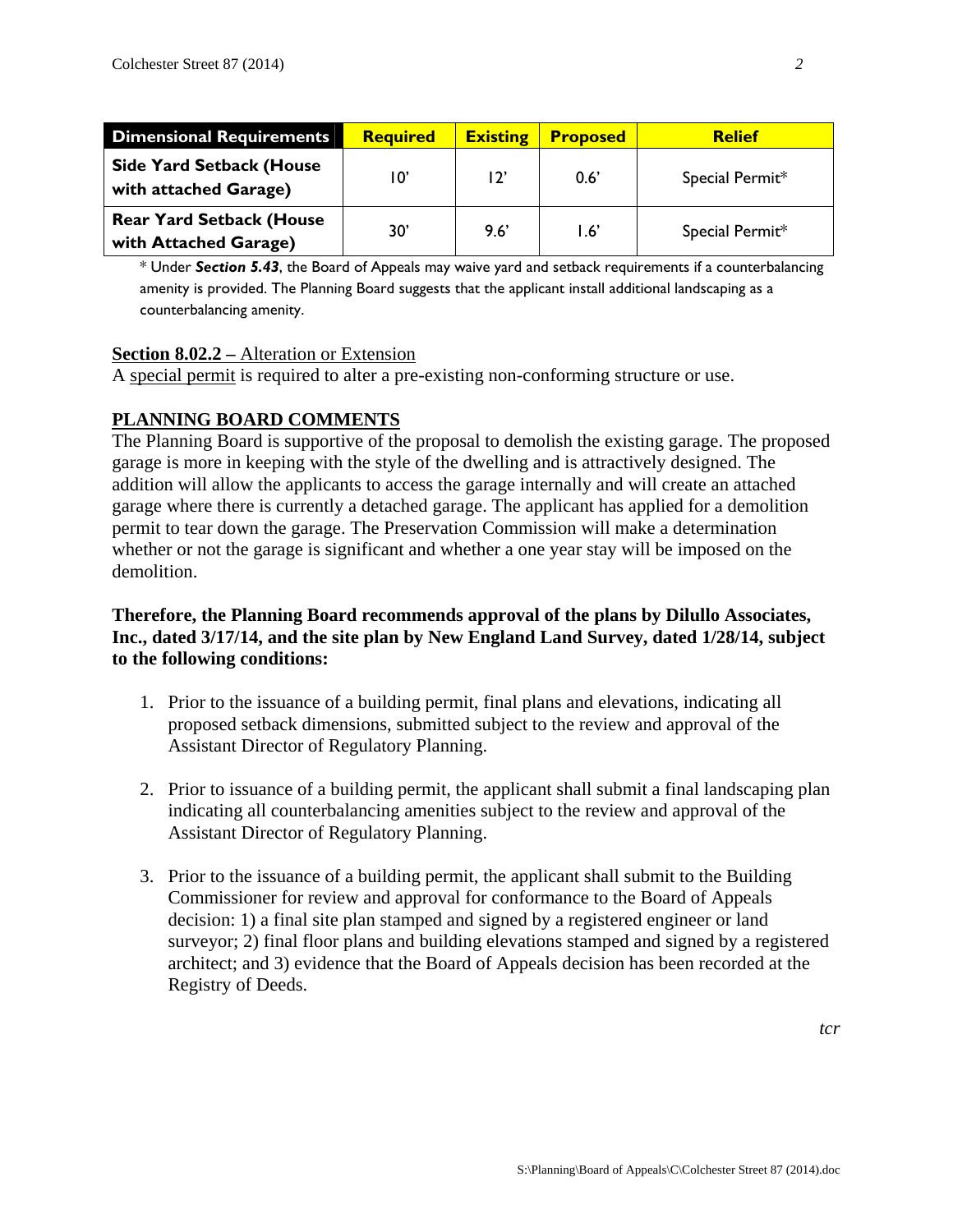

87 Colchester Street front facade



Existing garage